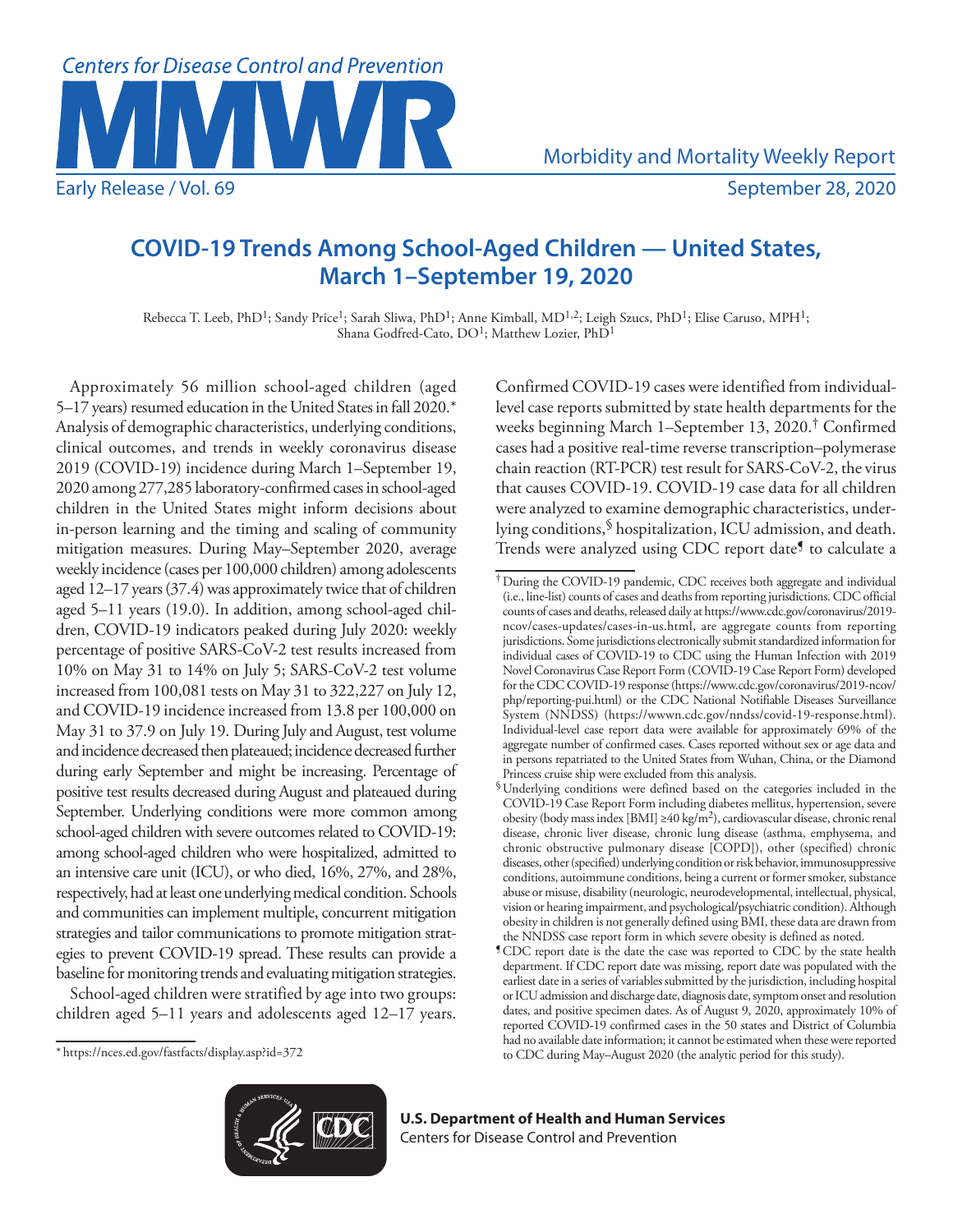a daily 7-day moving average, aggregated by week. Analyses are descriptive; statistical comparisons were not performed.

To examine trends in laboratory testing volume and percentage of positive test results, data from COVID-19 electronic laboratory data were used. SARS-CoV-2 RT-PCR test results were obtained for the weeks beginning May 31–September 13, 2020 from COVID-19 electronic laboratory reporting data submitted by state health departments (37 states); when age was unavailable in state-submitted data, information from data submitted directly by public health, commercial, and reference laboratories (13 states, Puerto Rico, and the District of Columbia) were used.\*\* Data represent test results, not number of persons tested; specimen collection date or test order date was used for analysis.<sup>††</sup> The weekly percentage of positive SARS-CoV-2 RT-PCR test results was calculated nationally for each U.S. Department of Health and Human Services (HHS) Region§§ as the number of positive test results divided by the sum of positive and negative test results.

During March 1–September 19, 2020, a total of 277,285 laboratory-confirmed cases of COVID-19 in school-aged children were reported in the United States, including 101,503 (37%) in children aged 5–11 years and 175,782 (63%) in adolescents aged 12–17 years (Table). Overall, 50.8% were in females (aged  $5-11$  years = 49.4%; aged  $12-17 = 51.6\%$ ). Among 161,387 (58%) school-aged children with COVID-19 and complete information on race/ethnicity, 42% were Hispanic/Latino (Hispanic), 32% were non-Hispanic White (White), and 17% were non-Hispanic Black (Black). Hispanic children accounted for 46% of cases among younger children and 39% among adolescents; White children accounted for 26% of cases in younger children and 36% in adolescents.<sup>11</sup> Weekly incidence among school-aged children increased from March 1, peaking at 37.9 cases per 100,000 the week of July 19 (aged  $5-11$  years = 25.7; aged  $12-17$  years = 51.9), plateaued at an average of 34 per 100,000 during July 26–August 23, decreased to 22.6 per 100,000 the week of September 6, and rebounded to 26.3 per 100,000 the last week for which data are available (Figure 1) (Supplementary Figure 1, URL [https://](https://stacks.cdc.gov/view/cdc/94150) [stacks.cdc.gov/view/cdc/94150](https://stacks.cdc.gov/view/cdc/94150)). Trends in incidence were similar among both age groups. Incidence among adolescents was approximately double that among younger children throughout the reporting period. During May–September, average weekly incidence among adolescents was 37.4 cases per 100,000 compared with 19.0 per 100,000 for younger children.

Weekly SARS-CoV-2 laboratory test volume among schoolaged children more than tripled, from 100,081 tests performed during the week beginning May 31 to a peak of 322,227 during the week beginning July 12, then decreased to approximately 260,000 during August and rebounded in September; test volume was higher among adolescents than younger children (Figure 2) (Supplementary Figure 1, [https://stacks.cdc.gov/](https://stacks.cdc.gov/view/cdc/94150) [view/cdc/94150](https://stacks.cdc.gov/view/cdc/94150)) (Supplementary Figure 2, URL [https://](https://stacks.cdc.gov/view/cdc/94151) [stacks.cdc.gov/view/cdc/94151](https://stacks.cdc.gov/view/cdc/94151)). The percentage of positive SARS-CoV-2 laboratory test results increased for both age groups from May 31 and peaked during the week beginning July 5; percentage of positive test results then decreased among both age groups. Since August 23, the percentage of positive SARS-CoV-2 laboratory test results plateaued at 7% among adolescents and continued to decrease among younger children.

HHS Regions 6, 4, and 9 had the highest weekly percentage of positive test results, peaking during the week of July 5 at 24% (Region 6), 18% (Region 4), and 17% (Region 9), and all declined to approximately 8% the week beginning September 13 (Supplementary Figure 2, [https://stacks.cdc.gov/](https://stacks.cdc.gov/view/cdc/94151) [view/cdc/94151\)](https://stacks.cdc.gov/view/cdc/94151). In Region 1, weekly percentage of positive tests decreased from 8% during the week beginning May 31 to <2% during the week beginning September 13. In Region 9, the percentage of positive test results was similar over time in both age groups; in Regions 5 and 7, although the percentage of positive test results were initially similar in both age groups,

<sup>\*\*</sup> COVID-19 Electronic Laboratory Reporting data submitted by state health departments from all laboratories performing SARS-CoV-2 RT-PCR testing were used for 37 states (Alabama, Alaska, Arizona, Arkansas, Colorado, Connecticut, Florida, Georgia, Hawaii, Idaho, Illinois, Indiana, Iowa, Kansas, Kentucky, Louisiana, Maryland, Massachusetts, Michigan, Minnesota, Montana, Nebraska, Nevada, New Hampshire, New Jersey, North Carolina, Oregon, Pennsylvania, South Carolina, South Dakota, Tennessee, Texas, Utah, Vermont, Virginia, West Virginia, and Wisconsin). SARS-CoV-2 RT-PCR testing data from a subset of public health, commercial, and reference laboratories were used for the District of Columbia and 14 states/territories (California, Delaware, Maine, Mississippi, Missouri, New Mexico, New York, North Dakota, Ohio, Oklahoma, Puerto Rico, Rhode Island, Washington, and Wyoming). The data from the public health, commercial, and reference laboratories represent approximately 50% of all tests. The data might not include results from all testing sites within a jurisdiction (e.g., point-of-care test sites) and therefore reflect the majority of, but not all, SARS-CoV-2 RT-PCR tests in the United States. The data represent laboratory test totals, not individual persons tested, and exclude antibody and antigen tests.

<sup>††</sup> For COVID-19 electronic laboratory reporting data, state was assigned using the state health department reporting the test (available for 100% of tests), and specimen collection date was used to assign date (available for approximately 98% of tests); those with missing specimen collection date were excluded. Within data submitted directly by public health, commercial, and reference laboratories, state was assigned using patient location for 96% of tests; provider location was substituted for 1%, and records with both location fields missing (3%) were excluded; order date was used for 80% of tests, specimen collection date was substituted for 19%, and records with both date fields missing (1%) were excluded.

<sup>§§</sup> The HHS Office of Intergovernmental and External Affairs hosts 10 regional offices that directly serve state and local organizations. [https://www.hhs.gov/](https://www.hhs.gov/about/agencies/iea/regional-offices/index.html) [about/agencies/iea/regional-offices/index.html](https://www.hhs.gov/about/agencies/iea/regional-offices/index.html).

<sup>¶¶</sup> In 2018, children of Hispanic/Latino ethnicity comprised 26% of children aged 5–11 years and 24% of adolescents aged 12–17 years; children of non-Hispanic Black race comprised 14% of children aged 5–11 years and 14% of adolescents 12–17 years; and children of non-Hispanic White race comprised 50% of children aged 5–11 years and 52% of adolescents aged 12–17 years in the United States. https://datacenter.kidscount.org/data/customreports/1/8446.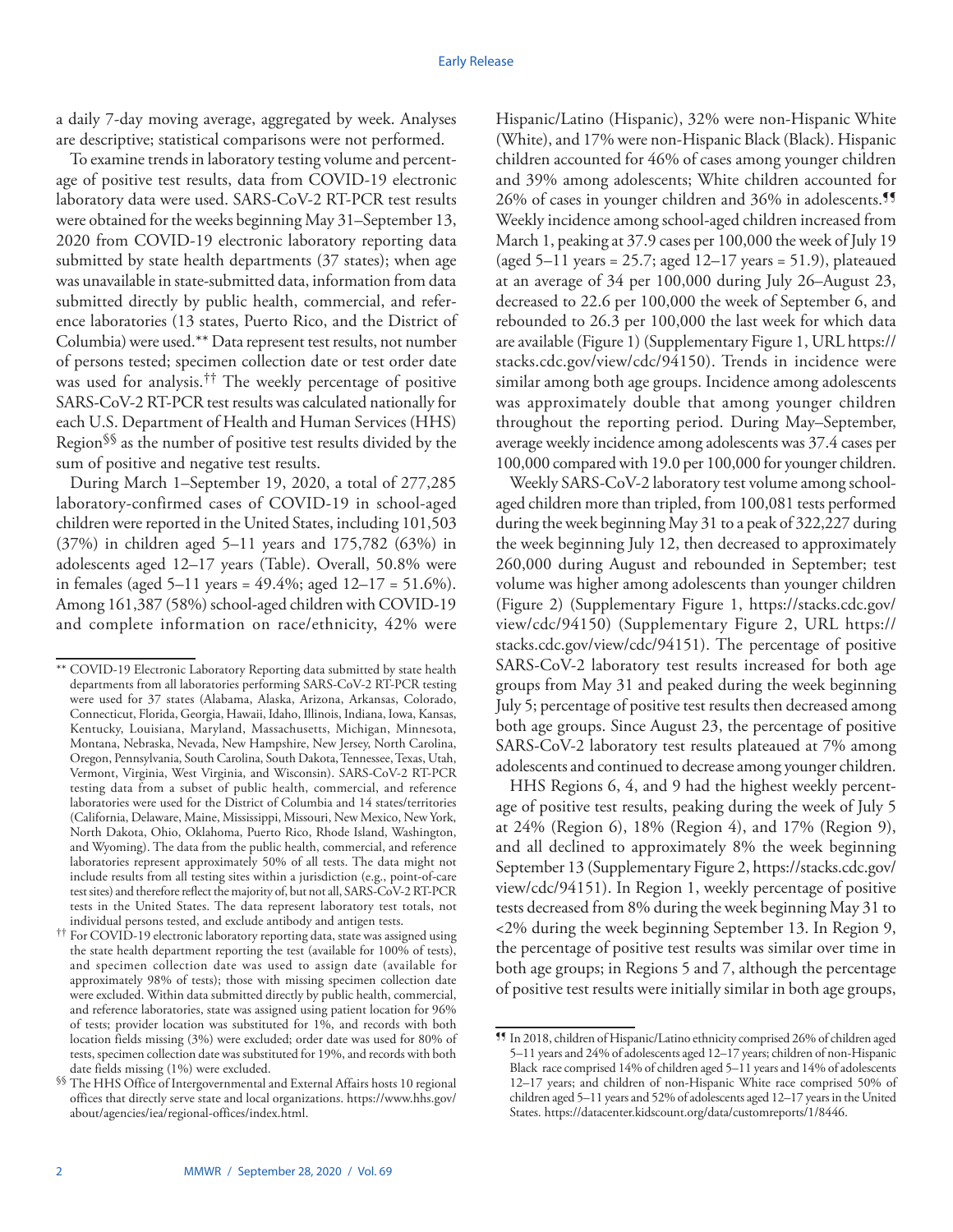| Characteristic<br>All $(N = 277, 285)$<br>$5 - 11$ yrs (n = 101,503)<br>12-17 yrs (n = 175,782)<br>$Sex^{\dagger}$<br>Female<br>140,755 (50.8)<br>50,096 (49.4)<br>90,659 (51.6)<br>Male<br>136,530 (49.2)<br>51,407 (50.6)<br>85,123 (48.4)<br>13<br>8<br>15<br>Median age, yrs<br><b>Symptom status</b><br>Yes<br>161,751 (58.3)<br>56,917 (56.1)<br>104,834 (59.6)<br>No<br>12,806 (4.6)<br>5,985 (5.9)<br>6,821(3.9)<br>Missing/Unknown<br>102,728 (37.0)<br>64,127 (36.5)<br>38,601 (38.0)<br>Race/Ethnicity§<br>Hispanic/Latino<br>67,275 (41.7)<br>27,539 (45.9)<br>39,736 (39.2)<br>White, non-Hispanic<br>52,229 (32.4)<br>15,503 (25.8)<br>36,726 (36.2)<br>Black, non-Hispanic<br>27,963 (17.3)<br>11,315 (18.8)<br>16,648 (16.4)<br>A/PI, non-Hispanic<br>4,541(2.8)<br>1,932 (3.2)<br>2,609(2.6)<br>Al/AN, non-Hispanic<br>3,044(1.9)<br>1,702(1.7)<br>1,342(2.2)<br>Multiracial/Other race<br>6,335(3.9)<br>2,421 (4.0)<br>3,914(3.9)<br>Unknown¶<br>115,898 (N/A)<br>41,451 (N/A)<br>74,447 (N/A)<br><b>Underlying condition</b><br>Any<br>7,738 (2.8)<br>2,396(2.4)<br>5,342(3.0)<br>Chronic lung disease**<br>4,214 (54.5)<br>2,773 (51.9)<br>1,441(60.1)<br>Disability <sup>††</sup><br>714 (9.2)<br>251 (10.5)<br>463 (8.7)<br>Immunosuppression<br>526 (6.8)<br>193(8.1)<br>333 (6.2)<br>Diabetes mellitus<br>476 (6.2)<br>88 (3.7)<br>388 (7.3)<br>Psychological/Psychiatric<br>445 (5.8)<br>60(2.5)<br>385 (7.2)<br>Cardiovascular disease<br>363(4.7)<br>128(5.3)<br>235(4.4)<br>Current/Former smoker <sup>§§</sup><br>334(4.3)<br>11(0.5)<br>323 (6.0) |  |
|---------------------------------------------------------------------------------------------------------------------------------------------------------------------------------------------------------------------------------------------------------------------------------------------------------------------------------------------------------------------------------------------------------------------------------------------------------------------------------------------------------------------------------------------------------------------------------------------------------------------------------------------------------------------------------------------------------------------------------------------------------------------------------------------------------------------------------------------------------------------------------------------------------------------------------------------------------------------------------------------------------------------------------------------------------------------------------------------------------------------------------------------------------------------------------------------------------------------------------------------------------------------------------------------------------------------------------------------------------------------------------------------------------------------------------------------------------------------------------------------------------------------------------------------------------------------------------|--|
|                                                                                                                                                                                                                                                                                                                                                                                                                                                                                                                                                                                                                                                                                                                                                                                                                                                                                                                                                                                                                                                                                                                                                                                                                                                                                                                                                                                                                                                                                                                                                                                 |  |
|                                                                                                                                                                                                                                                                                                                                                                                                                                                                                                                                                                                                                                                                                                                                                                                                                                                                                                                                                                                                                                                                                                                                                                                                                                                                                                                                                                                                                                                                                                                                                                                 |  |
|                                                                                                                                                                                                                                                                                                                                                                                                                                                                                                                                                                                                                                                                                                                                                                                                                                                                                                                                                                                                                                                                                                                                                                                                                                                                                                                                                                                                                                                                                                                                                                                 |  |
|                                                                                                                                                                                                                                                                                                                                                                                                                                                                                                                                                                                                                                                                                                                                                                                                                                                                                                                                                                                                                                                                                                                                                                                                                                                                                                                                                                                                                                                                                                                                                                                 |  |
|                                                                                                                                                                                                                                                                                                                                                                                                                                                                                                                                                                                                                                                                                                                                                                                                                                                                                                                                                                                                                                                                                                                                                                                                                                                                                                                                                                                                                                                                                                                                                                                 |  |
|                                                                                                                                                                                                                                                                                                                                                                                                                                                                                                                                                                                                                                                                                                                                                                                                                                                                                                                                                                                                                                                                                                                                                                                                                                                                                                                                                                                                                                                                                                                                                                                 |  |
|                                                                                                                                                                                                                                                                                                                                                                                                                                                                                                                                                                                                                                                                                                                                                                                                                                                                                                                                                                                                                                                                                                                                                                                                                                                                                                                                                                                                                                                                                                                                                                                 |  |
|                                                                                                                                                                                                                                                                                                                                                                                                                                                                                                                                                                                                                                                                                                                                                                                                                                                                                                                                                                                                                                                                                                                                                                                                                                                                                                                                                                                                                                                                                                                                                                                 |  |
|                                                                                                                                                                                                                                                                                                                                                                                                                                                                                                                                                                                                                                                                                                                                                                                                                                                                                                                                                                                                                                                                                                                                                                                                                                                                                                                                                                                                                                                                                                                                                                                 |  |
|                                                                                                                                                                                                                                                                                                                                                                                                                                                                                                                                                                                                                                                                                                                                                                                                                                                                                                                                                                                                                                                                                                                                                                                                                                                                                                                                                                                                                                                                                                                                                                                 |  |
|                                                                                                                                                                                                                                                                                                                                                                                                                                                                                                                                                                                                                                                                                                                                                                                                                                                                                                                                                                                                                                                                                                                                                                                                                                                                                                                                                                                                                                                                                                                                                                                 |  |
|                                                                                                                                                                                                                                                                                                                                                                                                                                                                                                                                                                                                                                                                                                                                                                                                                                                                                                                                                                                                                                                                                                                                                                                                                                                                                                                                                                                                                                                                                                                                                                                 |  |
|                                                                                                                                                                                                                                                                                                                                                                                                                                                                                                                                                                                                                                                                                                                                                                                                                                                                                                                                                                                                                                                                                                                                                                                                                                                                                                                                                                                                                                                                                                                                                                                 |  |
|                                                                                                                                                                                                                                                                                                                                                                                                                                                                                                                                                                                                                                                                                                                                                                                                                                                                                                                                                                                                                                                                                                                                                                                                                                                                                                                                                                                                                                                                                                                                                                                 |  |
|                                                                                                                                                                                                                                                                                                                                                                                                                                                                                                                                                                                                                                                                                                                                                                                                                                                                                                                                                                                                                                                                                                                                                                                                                                                                                                                                                                                                                                                                                                                                                                                 |  |
|                                                                                                                                                                                                                                                                                                                                                                                                                                                                                                                                                                                                                                                                                                                                                                                                                                                                                                                                                                                                                                                                                                                                                                                                                                                                                                                                                                                                                                                                                                                                                                                 |  |
|                                                                                                                                                                                                                                                                                                                                                                                                                                                                                                                                                                                                                                                                                                                                                                                                                                                                                                                                                                                                                                                                                                                                                                                                                                                                                                                                                                                                                                                                                                                                                                                 |  |
|                                                                                                                                                                                                                                                                                                                                                                                                                                                                                                                                                                                                                                                                                                                                                                                                                                                                                                                                                                                                                                                                                                                                                                                                                                                                                                                                                                                                                                                                                                                                                                                 |  |
|                                                                                                                                                                                                                                                                                                                                                                                                                                                                                                                                                                                                                                                                                                                                                                                                                                                                                                                                                                                                                                                                                                                                                                                                                                                                                                                                                                                                                                                                                                                                                                                 |  |
|                                                                                                                                                                                                                                                                                                                                                                                                                                                                                                                                                                                                                                                                                                                                                                                                                                                                                                                                                                                                                                                                                                                                                                                                                                                                                                                                                                                                                                                                                                                                                                                 |  |
|                                                                                                                                                                                                                                                                                                                                                                                                                                                                                                                                                                                                                                                                                                                                                                                                                                                                                                                                                                                                                                                                                                                                                                                                                                                                                                                                                                                                                                                                                                                                                                                 |  |
|                                                                                                                                                                                                                                                                                                                                                                                                                                                                                                                                                                                                                                                                                                                                                                                                                                                                                                                                                                                                                                                                                                                                                                                                                                                                                                                                                                                                                                                                                                                                                                                 |  |
|                                                                                                                                                                                                                                                                                                                                                                                                                                                                                                                                                                                                                                                                                                                                                                                                                                                                                                                                                                                                                                                                                                                                                                                                                                                                                                                                                                                                                                                                                                                                                                                 |  |
|                                                                                                                                                                                                                                                                                                                                                                                                                                                                                                                                                                                                                                                                                                                                                                                                                                                                                                                                                                                                                                                                                                                                                                                                                                                                                                                                                                                                                                                                                                                                                                                 |  |
|                                                                                                                                                                                                                                                                                                                                                                                                                                                                                                                                                                                                                                                                                                                                                                                                                                                                                                                                                                                                                                                                                                                                                                                                                                                                                                                                                                                                                                                                                                                                                                                 |  |
|                                                                                                                                                                                                                                                                                                                                                                                                                                                                                                                                                                                                                                                                                                                                                                                                                                                                                                                                                                                                                                                                                                                                                                                                                                                                                                                                                                                                                                                                                                                                                                                 |  |
| Severe obesity (BMI $\geq$ 40 kg/m <sup>2</sup> )<br>70 (2.9)<br>315(4.1)<br>245 (4.6)                                                                                                                                                                                                                                                                                                                                                                                                                                                                                                                                                                                                                                                                                                                                                                                                                                                                                                                                                                                                                                                                                                                                                                                                                                                                                                                                                                                                                                                                                          |  |
| Chronic kidney disease<br>116(1.5)<br>47(2.0)<br>69(1.3)                                                                                                                                                                                                                                                                                                                                                                                                                                                                                                                                                                                                                                                                                                                                                                                                                                                                                                                                                                                                                                                                                                                                                                                                                                                                                                                                                                                                                                                                                                                        |  |
| Hypertension<br>94(1.2)<br>13(0.5)<br>81(1.5)                                                                                                                                                                                                                                                                                                                                                                                                                                                                                                                                                                                                                                                                                                                                                                                                                                                                                                                                                                                                                                                                                                                                                                                                                                                                                                                                                                                                                                                                                                                                   |  |
| Autoimmune<br>87(1.1)<br>16(0.7)<br>71(1.3)                                                                                                                                                                                                                                                                                                                                                                                                                                                                                                                                                                                                                                                                                                                                                                                                                                                                                                                                                                                                                                                                                                                                                                                                                                                                                                                                                                                                                                                                                                                                     |  |
| Chronic liver disease<br>64(0.8)<br>14(0.6)<br>50(0.9)                                                                                                                                                                                                                                                                                                                                                                                                                                                                                                                                                                                                                                                                                                                                                                                                                                                                                                                                                                                                                                                                                                                                                                                                                                                                                                                                                                                                                                                                                                                          |  |
| Substance abuse/use<br>34(0.4)<br>0(0.0)<br>34(0.6)                                                                                                                                                                                                                                                                                                                                                                                                                                                                                                                                                                                                                                                                                                                                                                                                                                                                                                                                                                                                                                                                                                                                                                                                                                                                                                                                                                                                                                                                                                                             |  |
| Other <sup>¶¶</sup><br>1,326 (17.1)<br>419 (17.5)<br>907 (17.0)                                                                                                                                                                                                                                                                                                                                                                                                                                                                                                                                                                                                                                                                                                                                                                                                                                                                                                                                                                                                                                                                                                                                                                                                                                                                                                                                                                                                                                                                                                                 |  |
| <b>Outcome</b>                                                                                                                                                                                                                                                                                                                                                                                                                                                                                                                                                                                                                                                                                                                                                                                                                                                                                                                                                                                                                                                                                                                                                                                                                                                                                                                                                                                                                                                                                                                                                                  |  |
| Hospitalized***<br>3,240(1.2)<br>1,021(1.0)<br>2,219(1.3)                                                                                                                                                                                                                                                                                                                                                                                                                                                                                                                                                                                                                                                                                                                                                                                                                                                                                                                                                                                                                                                                                                                                                                                                                                                                                                                                                                                                                                                                                                                       |  |
| ICU admission <sup>†††</sup><br>404(0.1)<br>145(0.1)<br>259(0.1)                                                                                                                                                                                                                                                                                                                                                                                                                                                                                                                                                                                                                                                                                                                                                                                                                                                                                                                                                                                                                                                                                                                                                                                                                                                                                                                                                                                                                                                                                                                |  |
| Died <sup>§§§</sup><br>51 (< 0.1)<br>20 (< 0.1)<br>31 (< 0.1)                                                                                                                                                                                                                                                                                                                                                                                                                                                                                                                                                                                                                                                                                                                                                                                                                                                                                                                                                                                                                                                                                                                                                                                                                                                                                                                                                                                                                                                                                                                   |  |

**TABLE. Demographic characteristics and underlying conditions among school-aged children aged 5–11 years and 12–17 years\* with positive test results for SARS-CoV-2 (N = 233,474) — United States, March 1–September 19, 2020**

**Abbreviations:** A/PI = Asian/Pacific Islander; AI/AN = American Indian/Alaska Native; BMI = body mass index; COVID-19 = coronavirus disease 2019; ICU = intensive  $care unit: N/A = not available.$ 

\* Age was missing for 1.9% of all persons with positive test results; the proportion aged 5–17 years cannot be determined.

† Among 281,116 persons aged 5–17 years with COVID-19, sex was missing, unknown, or other for 3,831 (1.4%).

§ Persons for whom ethnicity was missing (i.e., not reported as either "Hispanic" or "non-Hispanic") were categorized has having missing race/ethnicity.

¶ Missing data were excluded from the denominator for calculating percentage of each racial/ethnic group. Missing rates did not differ by age group. Multiracial/ other race includes persons reported as American Indian/Alaskan Native, Native Hawaiian or other Pacific Islander, multiracial, and persons of another race without further specification.

\*\* Chronic lung disease includes asthma, emphysema, and chronic obstructive pulmonary disease (COPD).

†† Disability includes neurologic and neurodevelopmental disorders (e.g., seizure disorders, autism spectrum disorders, and developmental delay), intellectual and physical disabilities, vision or hearing impairment, genetic disorders and inherited metabolic disorders, and blood disorders (e.g., sickle cell disease and hemophilia).

§§ Checked the box on the case report form for either "current smoker" or "former smoker."

¶¶ Other includes conditions not listed elsewhere, conditions with no specific autoimmune etiology, endocrine disorders other than diabetes (e.g., polycystic ovarian disease, hypothyroidism, and hyperthyroidism), gastrointestinal disorders (e.g., gastritis or gastroesophageal reflux), obstructive sleep apnea, allergies/atopy, anemia (etiology not specified), history of cancer in remission, and other conditions that did not fall under the specified categories.

\*\*\* Hospitalization status. 5–11 years: missing/unknown = 44,300 (43.6%); 12–17 years: missing/unknown = 79,411 (45.2%).

††† ICU admission status. 5–11 years: missing/unknown = 90,405 (89.0%); 12–17 years: missing/unknown = 154,662 (88.0%).

§§§ Mortality status. 5–11 years: missing/unknown = 47,006 (46.3%); 12–17 years: missing/unknown = 83,479 (47.5%).

beginning in early June (Region 7) and mid-June (Region 5), the percentage of positive test results in adolescents exceeded that among younger children.

Among school-aged children with laboratory-confirmed COVID-19, 58% reported at least one symptom, 5% reported no symptoms, and information on symptoms was missing or unknown for 37% (Table). Overall, 3,240 (1.2%) school-aged children with COVID-19 were hospitalized, including 404  $(0.1\%)$  who required ICU admission. Fifty-one  $(0.01\%)$ school-aged children died of COVID-19. Among school-aged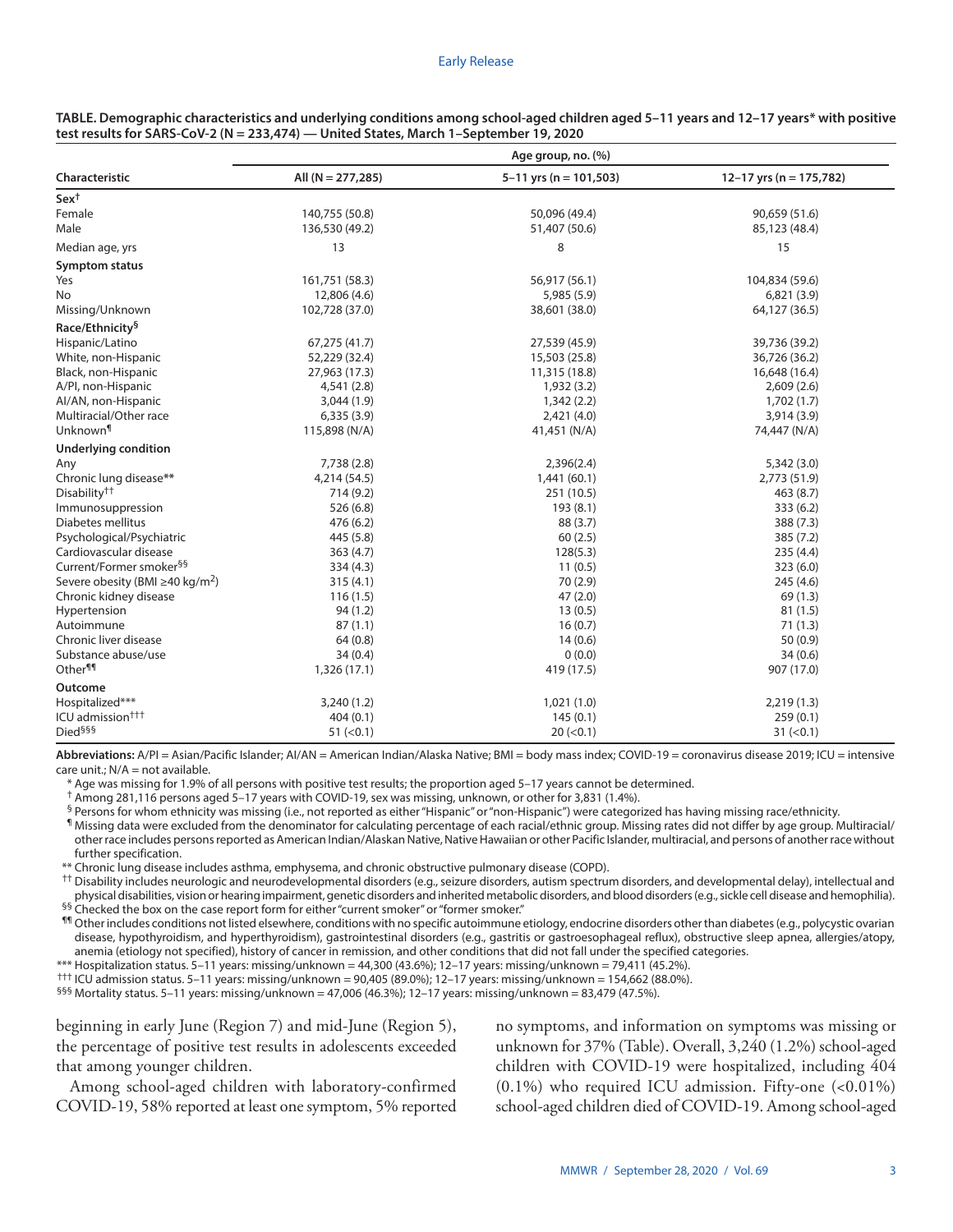#### Early Release



FIGURE 1. COVID-19 incidence\* among school-aged children aged 5-11 years (N = 101,503) and 12-17 years (N = 175,782), by week — United **States, March 1–September 19, 2020†**

**Sources:** CDC COVID-19 case report form. <https://wwwn.cdc.gov/nndss/covid-19-response.html>. CDC National Notifiable Disease Surveillance System. [https://wwwn.](https://wwwn.cdc.gov/nndss) [cdc.gov/nndss](https://wwwn.cdc.gov/nndss).

**Abbreviation:** COVID-19 = coronavirus disease 2019.

\* Incidence = cases per 100,000, calculated using 2018 population from [https://datacenter.kidscount.org/](https://datacenter.kidscount.org).

† Data included through September 19, 2020, so that each week has a full 7 days of data.

children with complete information on race/ethnicity who were hospitalized (2,473 [76%]) or admitted to an ICU (321 [80%]), Hispanic ethnicity was most commonly reported (45% and 43%, respectively), followed by Black (24% and 28%, respectively) and White (22% and 17%, respectively) races.

Among school-aged children with COVID-19, at least one underlying condition was reported for 7,738 (3%), including approximately 3% of adolescents and 2% of younger children. Among those with an underlying condition, chronic lung disease, including asthma, was most commonly reported (55%), followed by disability\*\*\* (9%), immunosuppressive conditions (7%), diabetes (6%), psychological conditions (6%), cardiovascular disease (5%), and severe obesity (4%). At least one underlying condition was reported for 16% of school-aged children who were hospitalized for COVID-19, 27% of those admitted to an ICU, and 28% of those who died.

## **Discussion**

As education resumes and some schools begin in-person learning for the 2020–21 academic year, it is critical to have a baseline for monitoring trends in COVID-19 infection among school-aged children. Since March, a period during which most U.S. schools conducted classes virtually or were closed for the summer, the incidence among adolescents was approximately double that in younger children. Although mortality and hospitalization in school-aged children was low, Hispanic ethnicity, Black race, and underlying conditions were more commonly reported among children who were hospitalized or admitted to an ICU, providing additional evidence that some children might be at increased risk for severe illness associated with COVID-19 (*1*–*4*).††† Acute COVID-19 and multisystem inflammatory syndrome in children (MIS-C) have been reported to disproportionately affect Hispanic and Black

<sup>\*\*\*</sup> Disability included neurologic or neurodevelopmental disorders, intellectual or physical disability, and vision or hearing impairment.

<sup>†††</sup> [https://www.cdc.gov/coronavirus/2019-ncov/need-extra-precautions/other](https://www.cdc.gov/coronavirus/2019-ncov/need-extra-precautions/other-at-risk-populations.html)[at-risk-populations.html](https://www.cdc.gov/coronavirus/2019-ncov/need-extra-precautions/other-at-risk-populations.html).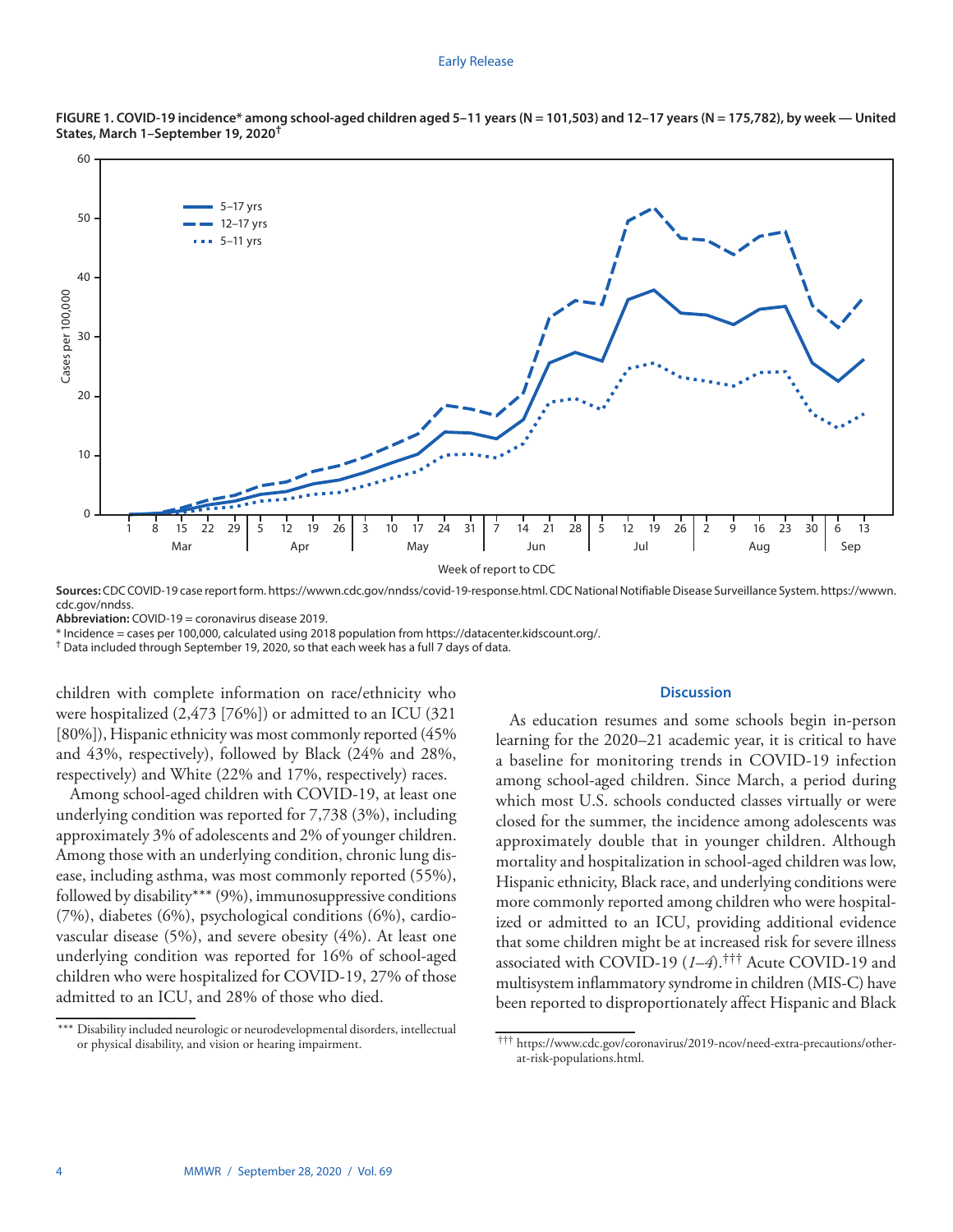**FIGURE 2. Percentage of SARS-CoV-2 reverse transcription– polymerase chain reaction (RT-PCR) tests positive and test volume, by week for school-aged children aged 5–11 years and 12–17 years — United States, May 31–September 19, 2020\***



Specimen collection/Test order date by week



\* From COVID-19 electronic laboratory reporting data submitted by state health departments for 37 states and from data submitted directly by public health, commercial, and reference laboratories for 13 states, Puerto Rico, and the District of Columbia, using specimen collection or test order date. The data represent percentage of tests, not of individual persons, with a positive result and include RT-PCR tests but not antigen or point-of-care tests.

children (*3*,*4*). Implementing multiple, concurrent mitigation strategies and tailored communications about the importance of promoting and reinforcing behaviors that reduce spread of COVID-19 (e.g., wearing masks, maintaining a social distance of ≥6 feet, and frequent handwashing) can reduce COVID-19 spread in schools and communities.

Monitoring trends in multiple indicators of COVID-19 could inform mitigation measures to prevent COVID-19 spread.<sup>§§§</sup> COVID-19 incidence increased from March to July, and SARS-CoV-2 test volume and weekly percentage of positive test results among school-aged children increased from late May to July. During March through May, widespread shelter-in-place orders were in effect, and most U.S. schools transitioned to online learning. In June and July,

## **Summary**

### What is already known about this topic?

Children aged <10 years can transmit SARS-CoV-2 in school settings, but less is known about COVID-19 incidence, characteristics, and health outcomes among school-aged children (aged 5–17 years) with COVID-19.

## What is added by this report?

Since March, 277,285 COVID-19 cases in children have been reported. COVID-19 incidence among adolescents aged 12–17 years was approximately twice that in children aged 5–11 years. Underlying conditions were more common among school-aged children with severe outcomes related to COVID-19. Weekly incidence, SARS-CoV-2 test volume, and percentage of tests positive among school-aged children varied over time and by region of the United States.

## What are the implications for public health practice?

It is important for schools and communities to monitor multiple indicators of COVID-19 among school-aged children and layer prevention strategies to reduce COVID-19 disease risk for students, teachers, school staff, and families. These results can provide a baseline for monitoring trends and evaluating mitigation strategies.

when community mitigation measures were relaxed in some areas, incidence increased more rapidly. Recent evidence that monthly COVID-19 incidence increased approximately threefold among persons aged 0–19 years since May and was highest among young adults aged 20–29 years during July, suggests that young persons might be playing an increasingly important role in community transmission (*5*,*6*). The percentage of positive test results in school-aged children also varied within and across HHS regions. Variations in percentage of positive tests might indicate differences in community transmission rates. School studies suggest that in-person learning can be safe in communities with low SARS-CoV-2 transmission rates<sup>111</sup> $(7)$ but might increase transmission risk in communities where transmission is already high.\*\*\*\*

The findings in this report are subject to at least four limitations. First, these data might underestimate the actual incidence of disease among school-aged children, because testing was frequently prioritized for persons with symptoms, and asymptomatic infection in children is common (*8*). These data are also from a single reporting system and therefore might not represent the total number of cases and deaths in school-aged children reported in the United States (*1*). Second, findings on race/ethnicity, symptom status, underlying conditions, and outcomes should be interpreted with caution; these data had

<sup>§§§</sup> [https://www.cdc.gov/coronavirus/2019-ncov/community/schools-childcare/](https://www.cdc.gov/coronavirus/2019-ncov/community/schools-childcare/indicators.html) [indicators.html.](https://www.cdc.gov/coronavirus/2019-ncov/community/schools-childcare/indicators.html)

<sup>¶¶¶</sup> [https://www.cdc.gov/coronavirus/2019-ncov/community/community-](https://www.cdc.gov/coronavirus/2019-ncov/community/community-mitigation.html)

<sup>\*\*\*\*</sup> [https://arxiv.org/pdf/2006.14158.pdf.](https://arxiv.org/pdf/2006.14158.pdf)